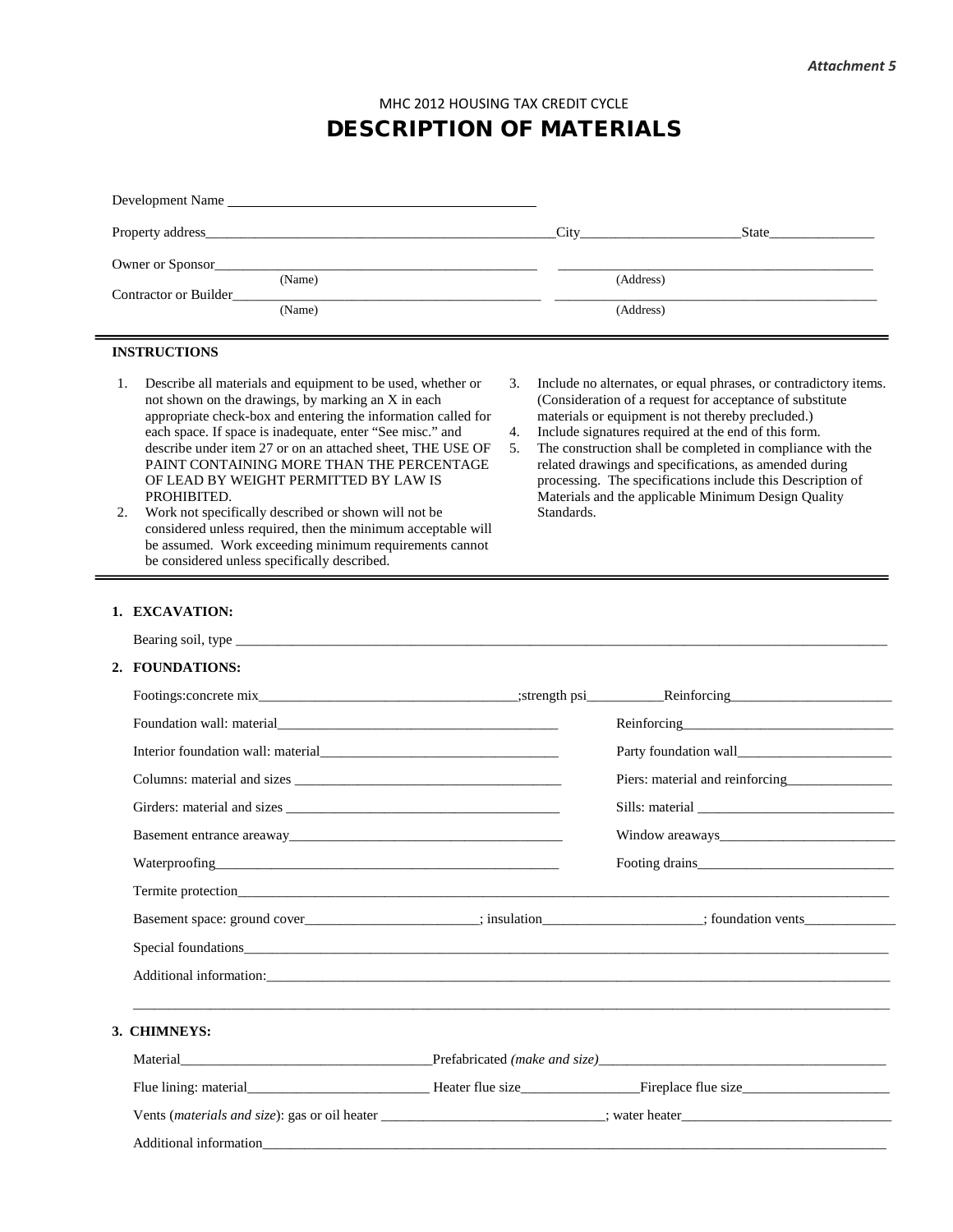| Fireplace: facing__________________; lining_____________; hearth________________; mantel________________;<br>Additional information: Additional Security of the Contractor Contractor Contractor Contractor Contractor Contractor Contractor Contractor Contractor Contractor Contractor Contractor Contractor Contractor Contractor Contra<br>5. EXTERIOR WALLS:<br>Siding __________________; grade______________; type_______; size________; exposure____; fastening_______<br>Shingles _________________; grade ____________; type _______; size _______; exposure _____, fastening __________;<br>Stucco_____________________; thickness_____________; Lath________________________; weight__________________b.<br>Backup material______________; thickness________; bonding_______________________<br>6. FLOOR FRAMING:<br>Joists: wood, grade, and species______________________;Other____________; bridging____________; anchors_____________<br>Concrete slabs: □ basement floor; □ first floor; □ ground supported; □ self-supporting; mix_________; thickness_______;<br>reinforcing entertainment and insulation and insulation and insulation and insulation and insulation and insulation and insulation and insulation and insulation and insulation and insulation and insulation and insulation a<br>7. SUBFLOORING: (Describe underflooring for special floors under item 21.)<br>8. FINISH FLOORING: (Wood only. Describe other finish flooring under item 21.)<br>Finish<br>Location<br>Grade<br>Species<br>Thickness<br>Bldg. Paper<br>Rooms<br>Width<br>First floor<br>Second floor<br>Attic floor<br>sq ft<br>9. PARTITION FRAMING: | <b>4. FIREPLACES:</b> |  |  |  |  |  |
|------------------------------------------------------------------------------------------------------------------------------------------------------------------------------------------------------------------------------------------------------------------------------------------------------------------------------------------------------------------------------------------------------------------------------------------------------------------------------------------------------------------------------------------------------------------------------------------------------------------------------------------------------------------------------------------------------------------------------------------------------------------------------------------------------------------------------------------------------------------------------------------------------------------------------------------------------------------------------------------------------------------------------------------------------------------------------------------------------------------------------------------------------------------------------------------------------------------------------------------------------------------------------------------------------------------------------------------------------------------------------------------------------------------------------------------------------------------------------------------------------------------------------------------------------------------------------------------------------------------------------------------------------------|-----------------------|--|--|--|--|--|
|                                                                                                                                                                                                                                                                                                                                                                                                                                                                                                                                                                                                                                                                                                                                                                                                                                                                                                                                                                                                                                                                                                                                                                                                                                                                                                                                                                                                                                                                                                                                                                                                                                                            |                       |  |  |  |  |  |
|                                                                                                                                                                                                                                                                                                                                                                                                                                                                                                                                                                                                                                                                                                                                                                                                                                                                                                                                                                                                                                                                                                                                                                                                                                                                                                                                                                                                                                                                                                                                                                                                                                                            |                       |  |  |  |  |  |
|                                                                                                                                                                                                                                                                                                                                                                                                                                                                                                                                                                                                                                                                                                                                                                                                                                                                                                                                                                                                                                                                                                                                                                                                                                                                                                                                                                                                                                                                                                                                                                                                                                                            |                       |  |  |  |  |  |
|                                                                                                                                                                                                                                                                                                                                                                                                                                                                                                                                                                                                                                                                                                                                                                                                                                                                                                                                                                                                                                                                                                                                                                                                                                                                                                                                                                                                                                                                                                                                                                                                                                                            |                       |  |  |  |  |  |
|                                                                                                                                                                                                                                                                                                                                                                                                                                                                                                                                                                                                                                                                                                                                                                                                                                                                                                                                                                                                                                                                                                                                                                                                                                                                                                                                                                                                                                                                                                                                                                                                                                                            |                       |  |  |  |  |  |
|                                                                                                                                                                                                                                                                                                                                                                                                                                                                                                                                                                                                                                                                                                                                                                                                                                                                                                                                                                                                                                                                                                                                                                                                                                                                                                                                                                                                                                                                                                                                                                                                                                                            |                       |  |  |  |  |  |
|                                                                                                                                                                                                                                                                                                                                                                                                                                                                                                                                                                                                                                                                                                                                                                                                                                                                                                                                                                                                                                                                                                                                                                                                                                                                                                                                                                                                                                                                                                                                                                                                                                                            |                       |  |  |  |  |  |
|                                                                                                                                                                                                                                                                                                                                                                                                                                                                                                                                                                                                                                                                                                                                                                                                                                                                                                                                                                                                                                                                                                                                                                                                                                                                                                                                                                                                                                                                                                                                                                                                                                                            |                       |  |  |  |  |  |
|                                                                                                                                                                                                                                                                                                                                                                                                                                                                                                                                                                                                                                                                                                                                                                                                                                                                                                                                                                                                                                                                                                                                                                                                                                                                                                                                                                                                                                                                                                                                                                                                                                                            |                       |  |  |  |  |  |
|                                                                                                                                                                                                                                                                                                                                                                                                                                                                                                                                                                                                                                                                                                                                                                                                                                                                                                                                                                                                                                                                                                                                                                                                                                                                                                                                                                                                                                                                                                                                                                                                                                                            |                       |  |  |  |  |  |
|                                                                                                                                                                                                                                                                                                                                                                                                                                                                                                                                                                                                                                                                                                                                                                                                                                                                                                                                                                                                                                                                                                                                                                                                                                                                                                                                                                                                                                                                                                                                                                                                                                                            |                       |  |  |  |  |  |
|                                                                                                                                                                                                                                                                                                                                                                                                                                                                                                                                                                                                                                                                                                                                                                                                                                                                                                                                                                                                                                                                                                                                                                                                                                                                                                                                                                                                                                                                                                                                                                                                                                                            |                       |  |  |  |  |  |
|                                                                                                                                                                                                                                                                                                                                                                                                                                                                                                                                                                                                                                                                                                                                                                                                                                                                                                                                                                                                                                                                                                                                                                                                                                                                                                                                                                                                                                                                                                                                                                                                                                                            |                       |  |  |  |  |  |
|                                                                                                                                                                                                                                                                                                                                                                                                                                                                                                                                                                                                                                                                                                                                                                                                                                                                                                                                                                                                                                                                                                                                                                                                                                                                                                                                                                                                                                                                                                                                                                                                                                                            |                       |  |  |  |  |  |
|                                                                                                                                                                                                                                                                                                                                                                                                                                                                                                                                                                                                                                                                                                                                                                                                                                                                                                                                                                                                                                                                                                                                                                                                                                                                                                                                                                                                                                                                                                                                                                                                                                                            |                       |  |  |  |  |  |
|                                                                                                                                                                                                                                                                                                                                                                                                                                                                                                                                                                                                                                                                                                                                                                                                                                                                                                                                                                                                                                                                                                                                                                                                                                                                                                                                                                                                                                                                                                                                                                                                                                                            |                       |  |  |  |  |  |
|                                                                                                                                                                                                                                                                                                                                                                                                                                                                                                                                                                                                                                                                                                                                                                                                                                                                                                                                                                                                                                                                                                                                                                                                                                                                                                                                                                                                                                                                                                                                                                                                                                                            |                       |  |  |  |  |  |
|                                                                                                                                                                                                                                                                                                                                                                                                                                                                                                                                                                                                                                                                                                                                                                                                                                                                                                                                                                                                                                                                                                                                                                                                                                                                                                                                                                                                                                                                                                                                                                                                                                                            |                       |  |  |  |  |  |
|                                                                                                                                                                                                                                                                                                                                                                                                                                                                                                                                                                                                                                                                                                                                                                                                                                                                                                                                                                                                                                                                                                                                                                                                                                                                                                                                                                                                                                                                                                                                                                                                                                                            |                       |  |  |  |  |  |
|                                                                                                                                                                                                                                                                                                                                                                                                                                                                                                                                                                                                                                                                                                                                                                                                                                                                                                                                                                                                                                                                                                                                                                                                                                                                                                                                                                                                                                                                                                                                                                                                                                                            |                       |  |  |  |  |  |
|                                                                                                                                                                                                                                                                                                                                                                                                                                                                                                                                                                                                                                                                                                                                                                                                                                                                                                                                                                                                                                                                                                                                                                                                                                                                                                                                                                                                                                                                                                                                                                                                                                                            |                       |  |  |  |  |  |
|                                                                                                                                                                                                                                                                                                                                                                                                                                                                                                                                                                                                                                                                                                                                                                                                                                                                                                                                                                                                                                                                                                                                                                                                                                                                                                                                                                                                                                                                                                                                                                                                                                                            |                       |  |  |  |  |  |
|                                                                                                                                                                                                                                                                                                                                                                                                                                                                                                                                                                                                                                                                                                                                                                                                                                                                                                                                                                                                                                                                                                                                                                                                                                                                                                                                                                                                                                                                                                                                                                                                                                                            |                       |  |  |  |  |  |
|                                                                                                                                                                                                                                                                                                                                                                                                                                                                                                                                                                                                                                                                                                                                                                                                                                                                                                                                                                                                                                                                                                                                                                                                                                                                                                                                                                                                                                                                                                                                                                                                                                                            |                       |  |  |  |  |  |
|                                                                                                                                                                                                                                                                                                                                                                                                                                                                                                                                                                                                                                                                                                                                                                                                                                                                                                                                                                                                                                                                                                                                                                                                                                                                                                                                                                                                                                                                                                                                                                                                                                                            |                       |  |  |  |  |  |
|                                                                                                                                                                                                                                                                                                                                                                                                                                                                                                                                                                                                                                                                                                                                                                                                                                                                                                                                                                                                                                                                                                                                                                                                                                                                                                                                                                                                                                                                                                                                                                                                                                                            |                       |  |  |  |  |  |
|                                                                                                                                                                                                                                                                                                                                                                                                                                                                                                                                                                                                                                                                                                                                                                                                                                                                                                                                                                                                                                                                                                                                                                                                                                                                                                                                                                                                                                                                                                                                                                                                                                                            |                       |  |  |  |  |  |
|                                                                                                                                                                                                                                                                                                                                                                                                                                                                                                                                                                                                                                                                                                                                                                                                                                                                                                                                                                                                                                                                                                                                                                                                                                                                                                                                                                                                                                                                                                                                                                                                                                                            |                       |  |  |  |  |  |
|                                                                                                                                                                                                                                                                                                                                                                                                                                                                                                                                                                                                                                                                                                                                                                                                                                                                                                                                                                                                                                                                                                                                                                                                                                                                                                                                                                                                                                                                                                                                                                                                                                                            |                       |  |  |  |  |  |
|                                                                                                                                                                                                                                                                                                                                                                                                                                                                                                                                                                                                                                                                                                                                                                                                                                                                                                                                                                                                                                                                                                                                                                                                                                                                                                                                                                                                                                                                                                                                                                                                                                                            |                       |  |  |  |  |  |
|                                                                                                                                                                                                                                                                                                                                                                                                                                                                                                                                                                                                                                                                                                                                                                                                                                                                                                                                                                                                                                                                                                                                                                                                                                                                                                                                                                                                                                                                                                                                                                                                                                                            |                       |  |  |  |  |  |
|                                                                                                                                                                                                                                                                                                                                                                                                                                                                                                                                                                                                                                                                                                                                                                                                                                                                                                                                                                                                                                                                                                                                                                                                                                                                                                                                                                                                                                                                                                                                                                                                                                                            |                       |  |  |  |  |  |
|                                                                                                                                                                                                                                                                                                                                                                                                                                                                                                                                                                                                                                                                                                                                                                                                                                                                                                                                                                                                                                                                                                                                                                                                                                                                                                                                                                                                                                                                                                                                                                                                                                                            |                       |  |  |  |  |  |
|                                                                                                                                                                                                                                                                                                                                                                                                                                                                                                                                                                                                                                                                                                                                                                                                                                                                                                                                                                                                                                                                                                                                                                                                                                                                                                                                                                                                                                                                                                                                                                                                                                                            |                       |  |  |  |  |  |
|                                                                                                                                                                                                                                                                                                                                                                                                                                                                                                                                                                                                                                                                                                                                                                                                                                                                                                                                                                                                                                                                                                                                                                                                                                                                                                                                                                                                                                                                                                                                                                                                                                                            |                       |  |  |  |  |  |
|                                                                                                                                                                                                                                                                                                                                                                                                                                                                                                                                                                                                                                                                                                                                                                                                                                                                                                                                                                                                                                                                                                                                                                                                                                                                                                                                                                                                                                                                                                                                                                                                                                                            |                       |  |  |  |  |  |

| Studs:<br>ano<br>wood,<br>grade<br>species<br>$\sim$ $\sim$ | size<br>ano<br>spacin. | <b>Other</b> |
|-------------------------------------------------------------|------------------------|--------------|
| Add<br>difiona<br>-inform<br>matior                         |                        |              |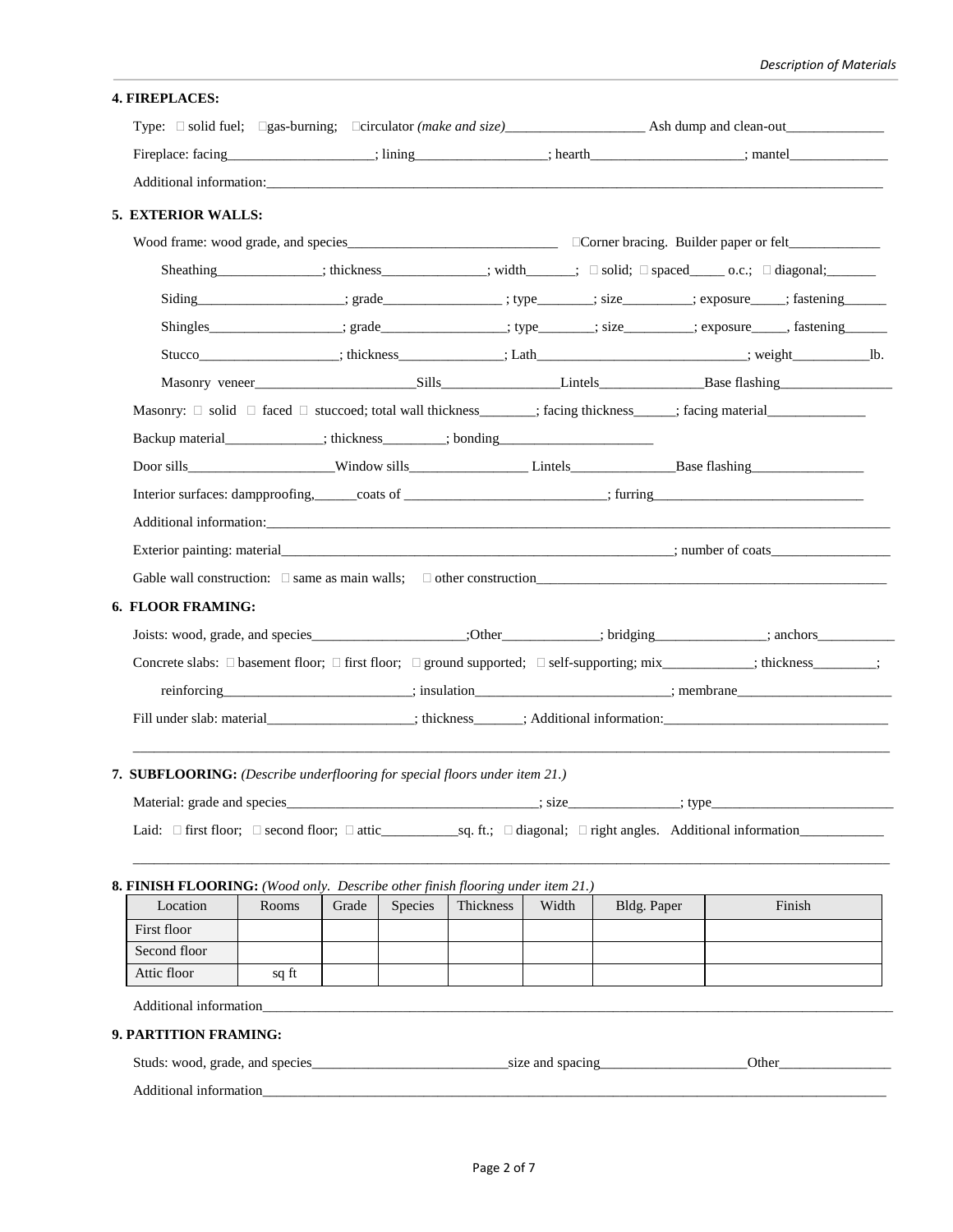## *Description of Materials*

| Additional information and the contract of the contract of the contract of the contract of the contract of the contract of the contract of the contract of the contract of the contract of the contract of the contract of the   |  |                                      |                                                                                                                                |
|----------------------------------------------------------------------------------------------------------------------------------------------------------------------------------------------------------------------------------|--|--------------------------------------|--------------------------------------------------------------------------------------------------------------------------------|
|                                                                                                                                                                                                                                  |  |                                      |                                                                                                                                |
| Additional information expectation of the contract of the contract of the contract of the contract of the contract of the contract of the contract of the contract of the contract of the contract of the contract of the cont   |  |                                      |                                                                                                                                |
| 12. ROOFING:                                                                                                                                                                                                                     |  |                                      |                                                                                                                                |
|                                                                                                                                                                                                                                  |  |                                      |                                                                                                                                |
|                                                                                                                                                                                                                                  |  |                                      |                                                                                                                                |
|                                                                                                                                                                                                                                  |  |                                      | Underlay___________________________________; weight or thickness______; size_______; fastening_______________________________; |
|                                                                                                                                                                                                                                  |  |                                      | Built-up roofing_________________________________; number of piles________; surfacing material__________________               |
| Flashing: material_______________________________; gage or weight_____________; □ gravel stops; □ snow guards                                                                                                                    |  |                                      |                                                                                                                                |
| Additional information expansion of the state of the state of the state of the state of the state of the state of the state of the state of the state of the state of the state of the state of the state of the state of the    |  |                                      |                                                                                                                                |
| <b>13. GUTTERS AND DOWNSPOUTS:</b>                                                                                                                                                                                               |  |                                      |                                                                                                                                |
|                                                                                                                                                                                                                                  |  |                                      | Gutters: material________________; gage or weight_________; size__________; shape___________________                           |
|                                                                                                                                                                                                                                  |  |                                      | Downspouts material______________; gage or weight_______; size_________; shape______; number_______                            |
| Downspouts connected to: $\Box$ Storm sewer; $\Box$ sanitary sewer; $\Box$ dry-well; $\Box$ Splash blocks: material and size                                                                                                     |  |                                      |                                                                                                                                |
|                                                                                                                                                                                                                                  |  |                                      |                                                                                                                                |
| <b>14. LATH AND PLASTER:</b>                                                                                                                                                                                                     |  |                                      |                                                                                                                                |
|                                                                                                                                                                                                                                  |  |                                      | Lath □ walls, □ ceilings: material_____________; weight or thickness________Plaster: coats_______; finish_________________;    |
|                                                                                                                                                                                                                                  |  |                                      |                                                                                                                                |
|                                                                                                                                                                                                                                  |  |                                      |                                                                                                                                |
|                                                                                                                                                                                                                                  |  |                                      |                                                                                                                                |
| Joint treatment                                                                                                                                                                                                                  |  |                                      |                                                                                                                                |
| Rooms                                                                                                                                                                                                                            |  | Wall finish material and application | Ceiling finish material and application                                                                                        |
| Kitchen                                                                                                                                                                                                                          |  |                                      |                                                                                                                                |
| Bath                                                                                                                                                                                                                             |  |                                      |                                                                                                                                |
| Other                                                                                                                                                                                                                            |  |                                      |                                                                                                                                |
| Additional information and the contract of the contract of the contract of the contract of the contract of the contract of the contract of the contract of the contract of the contract of the contract of the contract of the   |  |                                      |                                                                                                                                |
|                                                                                                                                                                                                                                  |  |                                      |                                                                                                                                |
|                                                                                                                                                                                                                                  |  |                                      |                                                                                                                                |
|                                                                                                                                                                                                                                  |  |                                      |                                                                                                                                |
|                                                                                                                                                                                                                                  |  |                                      |                                                                                                                                |
| Other trim (item, type and location)<br>Subsequently and the set of the set of the set of the set of the set of the set of the set of the set of the set of the set of the set of the set of the set of the set of the set of th |  |                                      |                                                                                                                                |
|                                                                                                                                                                                                                                  |  |                                      |                                                                                                                                |
|                                                                                                                                                                                                                                  |  |                                      |                                                                                                                                |
|                                                                                                                                                                                                                                  |  |                                      | Windows: type_________________; make____________; material________________; sash thickness_________                            |
| 15. DECORATING: (Paint, wallpaper, etc.)<br><b>16. INTERIOR DOORS AND TRIM:</b><br>17. WINDOWS:<br>Glass: grade __________________; $\Box$ sash weights; $\Box$ balances, type _______________; head flashing ________________;  |  |                                      |                                                                                                                                |
|                                                                                                                                                                                                                                  |  |                                      | Trim: type___________________; material______________; Paint___________; number coats____________________;                     |
|                                                                                                                                                                                                                                  |  |                                      | Weather-stripping: type______________________; material_________________; Storm sash, number__________________                 |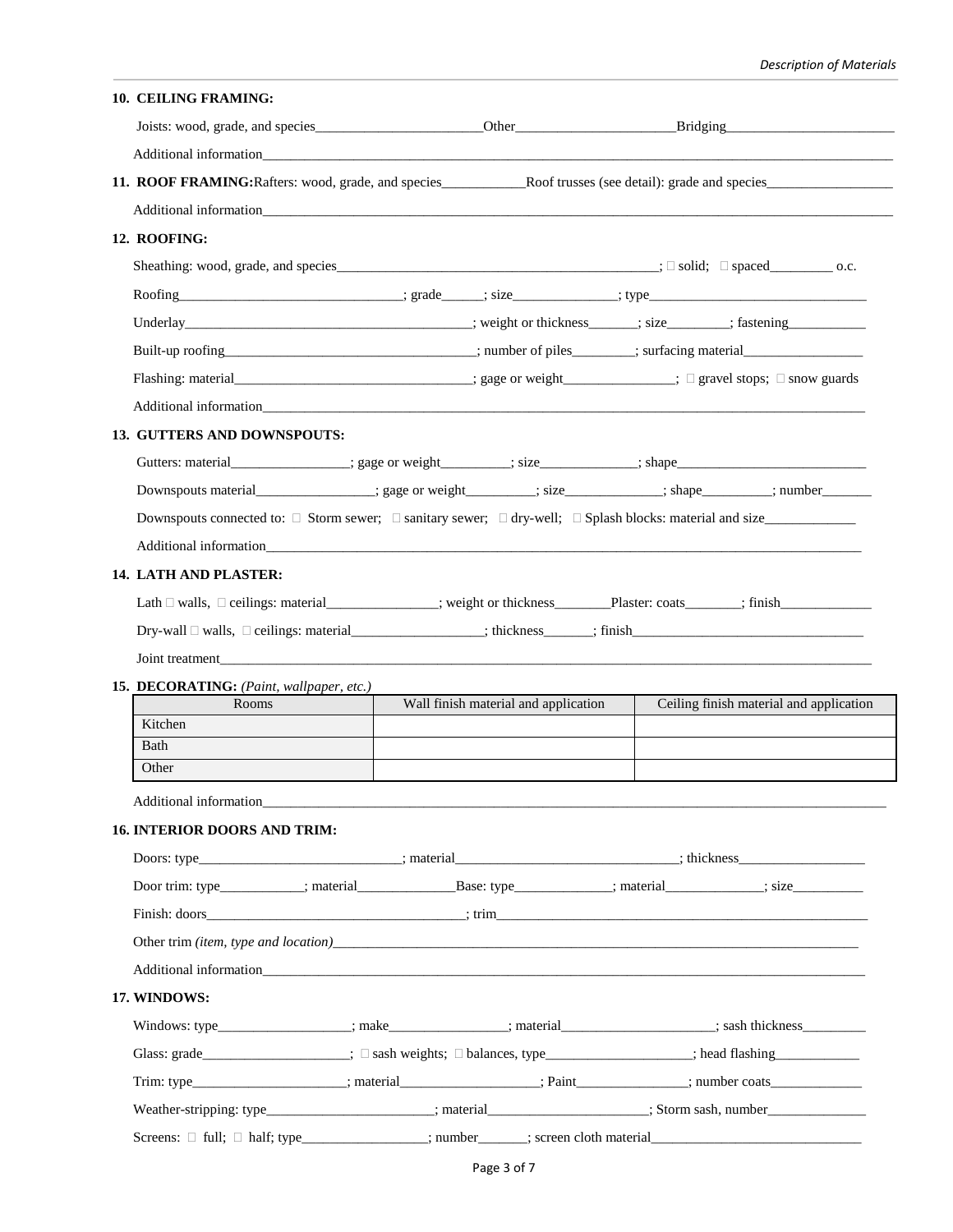## *Description of Materials*

| Basement windows: type________________; material______________; screens, number____; Storm sash number___                                                                                                                      |  |  |
|--------------------------------------------------------------------------------------------------------------------------------------------------------------------------------------------------------------------------------|--|--|
|                                                                                                                                                                                                                                |  |  |
|                                                                                                                                                                                                                                |  |  |
| 18. ENTRANCES AND EXTERIOR DETAIL:                                                                                                                                                                                             |  |  |
| Main entrance door: material_________________; width ______; thickness______. Frame: material__________; thickness_____                                                                                                        |  |  |
| Other entrance doors: material______________; width______; thickness______. Frame: material__________; thickness______                                                                                                         |  |  |
|                                                                                                                                                                                                                                |  |  |
| Screen doors: thickness_______; number________; screen cloth material___________________________; number__________;                                                                                                            |  |  |
| Combination storm and screen doors: thickness _____; number _____; screen cloth material                                                                                                                                       |  |  |
|                                                                                                                                                                                                                                |  |  |
|                                                                                                                                                                                                                                |  |  |
|                                                                                                                                                                                                                                |  |  |
| <b>19. CABINETS AND INTERIOR DETAIL:</b>                                                                                                                                                                                       |  |  |
| Kitchen cabinets, wall units: material in the cabinety and the contract of shelves in the space of shelves in the space of shelves in the space of shelves in the space of shelves in the space of shelves in the space of she |  |  |
|                                                                                                                                                                                                                                |  |  |
|                                                                                                                                                                                                                                |  |  |
|                                                                                                                                                                                                                                |  |  |
|                                                                                                                                                                                                                                |  |  |
|                                                                                                                                                                                                                                |  |  |
| 30 CELLIDO.                                                                                                                                                                                                                    |  |  |

#### **20. STAIRS:**

| <b>STAIR</b> |          | <b>TREADS</b> |          | <b>RISERS</b> | <b>STRINGS</b> |             | <b>HANDRAIL</b> |             | <b>BALUSTERS</b> |             |
|--------------|----------|---------------|----------|---------------|----------------|-------------|-----------------|-------------|------------------|-------------|
|              | Material | Thickness     | Material | Thickness     | Material       | <b>Size</b> | Material        | <b>Size</b> | Material         | <b>Size</b> |
| Basement     |          |               |          |               |                |             |                 |             |                  |             |
| Main         |          |               |          |               |                |             |                 |             |                  |             |
| Attic        |          |               |          |               |                |             |                 |             |                  |             |

Disappearing: make and model number\_\_\_\_\_\_\_\_\_\_\_\_\_\_\_\_\_\_\_\_\_\_\_\_\_\_\_\_\_\_\_\_\_\_\_\_\_\_\_\_\_\_\_\_\_\_\_\_\_\_\_\_\_\_\_\_\_\_\_\_\_\_\_\_\_\_\_\_\_\_\_\_\_\_\_\_\_

Additional information\_

## **21. SPECIAL FLOORS AND WAINSCOT:** *(Describe Carpets as listed in Certified Products Directory)*

|          | Location | Material, Color, Border, Sizes, Gage, Etc. | Threshold<br>Material | <b>Wall Base</b><br>Material | <b>Underfloor Material</b>        |
|----------|----------|--------------------------------------------|-----------------------|------------------------------|-----------------------------------|
| Floors   | Kitchen  |                                            |                       |                              |                                   |
|          | Bath     |                                            |                       |                              |                                   |
|          |          |                                            |                       |                              |                                   |
|          |          |                                            |                       |                              |                                   |
|          | Location | Material, Color, Border, Sizes, Gage, Etc. | Height                | Height Over<br>Tub           | Height in Showers<br>(From Floor) |
| Wainscot | Bath     |                                            |                       |                              |                                   |
|          |          |                                            |                       |                              |                                   |
|          |          |                                            |                       |                              |                                   |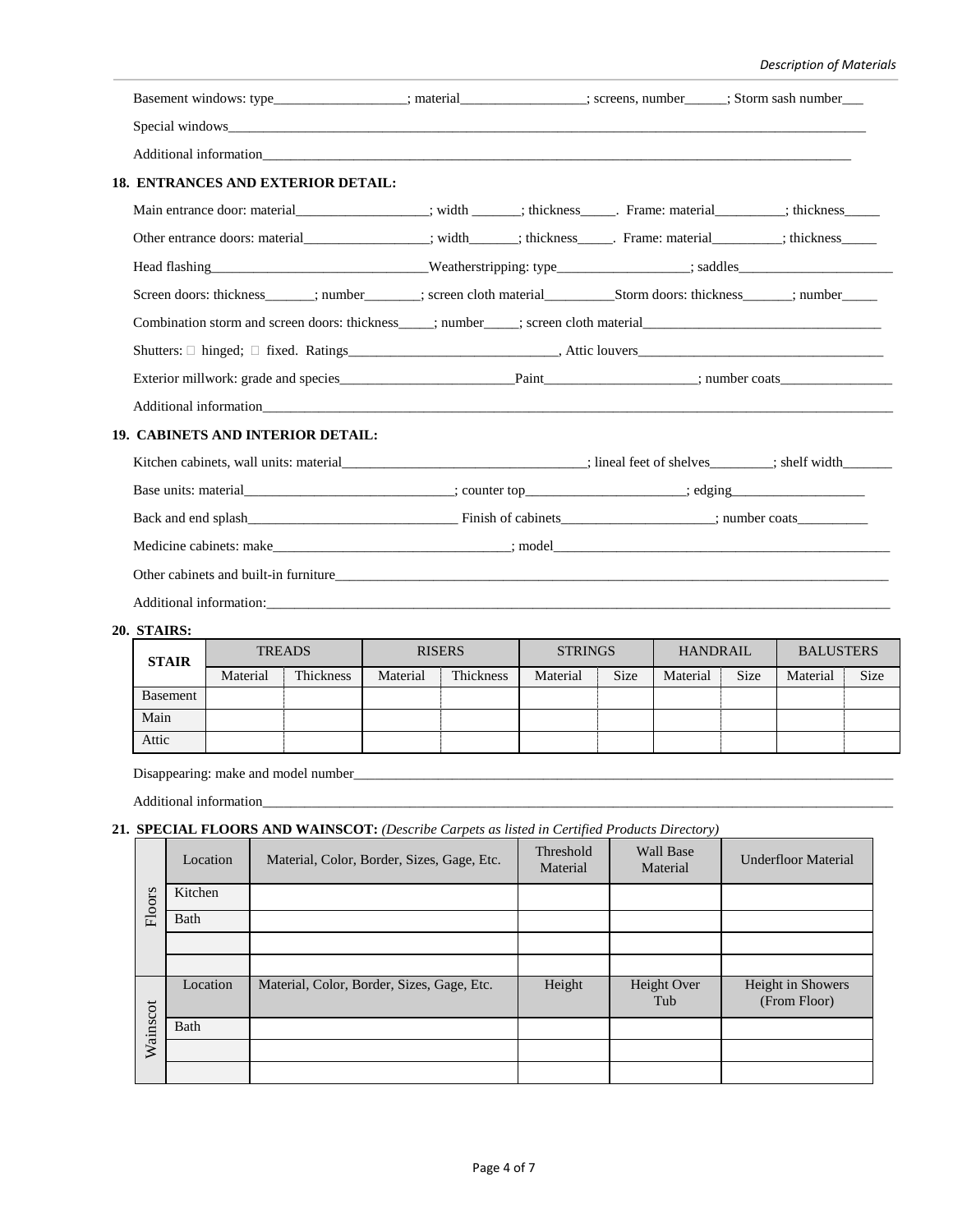#### **22. PLUMBING:**

| Fixture                                                                                    | Number                    | Location | Make | MFR's Fixture Identification No.                                                                                                                                                                                                   | <b>Size</b> | Color |
|--------------------------------------------------------------------------------------------|---------------------------|----------|------|------------------------------------------------------------------------------------------------------------------------------------------------------------------------------------------------------------------------------------|-------------|-------|
| Sink                                                                                       |                           |          |      |                                                                                                                                                                                                                                    |             |       |
| Lavatory                                                                                   |                           |          |      |                                                                                                                                                                                                                                    |             |       |
| <b>Water Closet</b>                                                                        |                           |          |      |                                                                                                                                                                                                                                    |             |       |
| Bathtub                                                                                    |                           |          |      |                                                                                                                                                                                                                                    |             |       |
| Shower over Tub                                                                            |                           |          |      |                                                                                                                                                                                                                                    |             |       |
| Stall shower                                                                               |                           |          |      |                                                                                                                                                                                                                                    |             |       |
| Laundry trays                                                                              |                           |          |      |                                                                                                                                                                                                                                    |             |       |
|                                                                                            |                           |          |      |                                                                                                                                                                                                                                    |             |       |
|                                                                                            |                           |          |      | Bathroom accessories: □ Recessed; material_______________; number______; □ Attached; material______; number_____                                                                                                                   |             |       |
|                                                                                            |                           |          |      |                                                                                                                                                                                                                                    |             |       |
|                                                                                            |                           |          |      |                                                                                                                                                                                                                                    |             |       |
| Water supply: $\Box$ Public; $\Box$ community system; $\Box$ individual (private) system.* |                           |          |      |                                                                                                                                                                                                                                    |             |       |
| Sewage disposal: □ public; □ community system; □ individual (private) system.*             |                           |          |      |                                                                                                                                                                                                                                    |             |       |
|                                                                                            |                           |          |      | *(Show and describe individual system in complete detail in separate drawings and specifications according to requirements.)                                                                                                       |             |       |
|                                                                                            |                           |          |      | House drain (inside): $\Box$ cast iron; $\Box$ tile; $\Box$ other _____________________House sewer (outside): $\Box$ cast iron; $\Box$ tile; $\Box$ other                                                                          |             |       |
|                                                                                            |                           |          |      |                                                                                                                                                                                                                                    |             |       |
|                                                                                            |                           |          |      |                                                                                                                                                                                                                                    |             |       |
|                                                                                            |                           |          |      |                                                                                                                                                                                                                                    |             |       |
|                                                                                            |                           |          |      | Gas service: $\Box$ utility company; $\Box$ liq. pet. gas; $\Box$ other Contemporary Cas piping: $\Box$ cooking; $\Box$ house heating                                                                                              |             |       |
|                                                                                            |                           |          |      |                                                                                                                                                                                                                                    |             |       |
|                                                                                            |                           |          |      |                                                                                                                                                                                                                                    |             |       |
| 23. HEATING:                                                                               |                           |          |      |                                                                                                                                                                                                                                    |             |       |
| $\Box$ Hot water.                                                                          | $\Box$ Steam $\Box$ Vapor |          |      | $\Box$ One-pipe system $\Box$ Two-pipe system                                                                                                                                                                                      |             |       |
| $\Box$ Radiators                                                                           | $\Box$ Convectors         |          |      | □ Baseboard radiation Make and model<br><u>Depends</u>                                                                                                                                                                             |             |       |
| $\Box$ Radiant panel:                                                                      | $\Box$ floor;             |          |      | □ wall; ceiling. Panel coil: material<br>□ wall; ceiling. Panel coil: material<br>□ wall; ceiling. Panel coil: material<br>□ wall; ceiling. Panel coil: material<br>□ wall; ceiling. Panel coil: material<br>□ wall; ceiling. Pane |             |       |
|                                                                                            |                           |          |      |                                                                                                                                                                                                                                    |             |       |
|                                                                                            |                           |          |      |                                                                                                                                                                                                                                    |             |       |
|                                                                                            |                           |          |      |                                                                                                                                                                                                                                    |             |       |
|                                                                                            |                           |          |      |                                                                                                                                                                                                                                    |             |       |
|                                                                                            |                           |          |      | Duct material: supply____________; return_________________ Insulation__________; thickness_________ $\Box$ Outside air intake.                                                                                                     |             |       |
|                                                                                            |                           |          |      |                                                                                                                                                                                                                                    |             |       |
|                                                                                            |                           |          |      |                                                                                                                                                                                                                                    |             |       |
|                                                                                            |                           |          |      |                                                                                                                                                                                                                                    |             |       |
|                                                                                            |                           |          |      |                                                                                                                                                                                                                                    |             |       |
|                                                                                            |                           |          |      |                                                                                                                                                                                                                                    |             |       |
|                                                                                            |                           |          |      |                                                                                                                                                                                                                                    |             |       |
|                                                                                            |                           |          |      | Additional information: experience and the contract of the contract of the contract of the contract of the contract of the contract of the contract of the contract of the contract of the contract of the contract of the con     |             |       |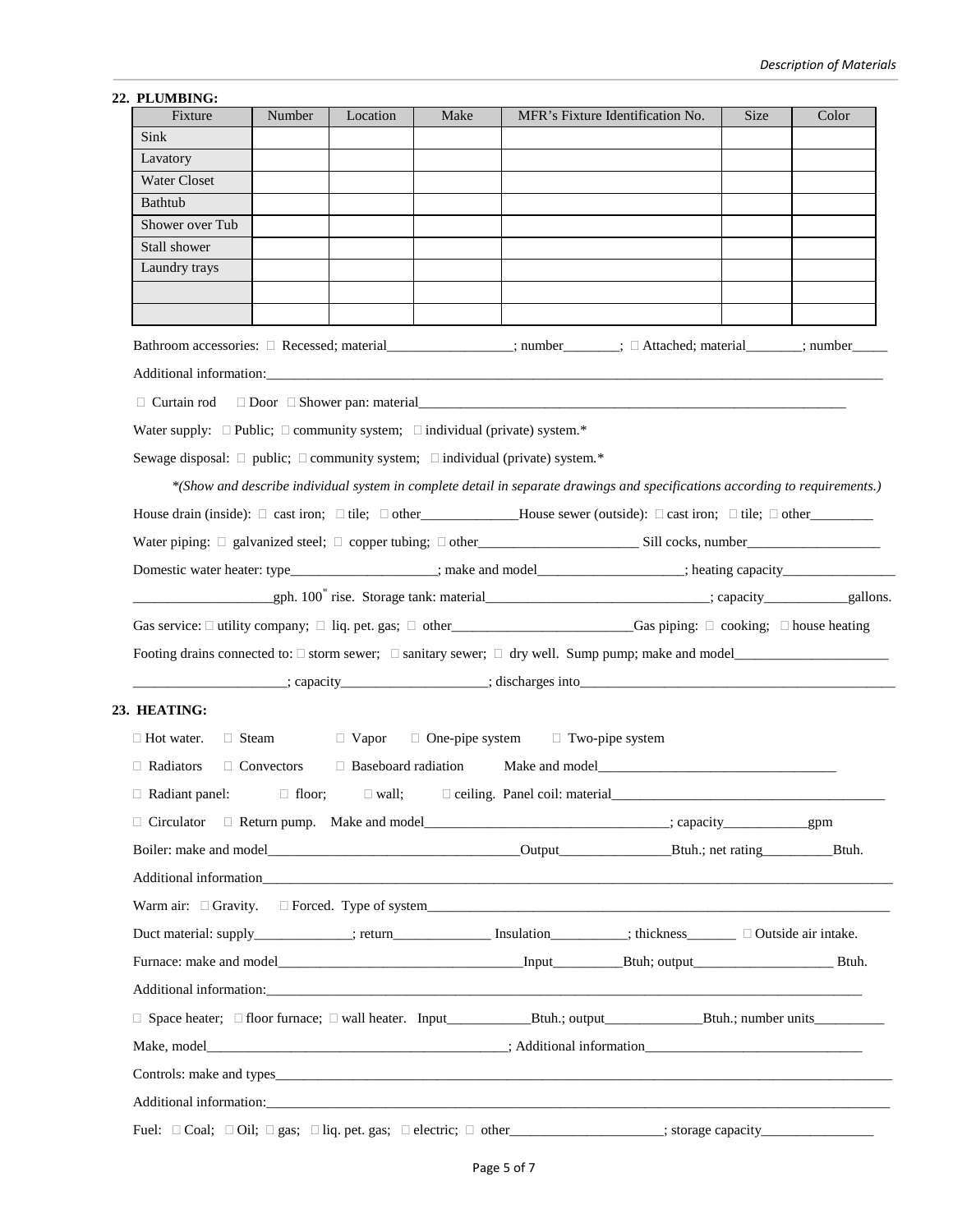| Firing equipment furnished separately: $\Box$ Gas burner, conversion type. $\Box$ Stoker: hopper feed $\Box$ ; bin feed |  |  |
|-------------------------------------------------------------------------------------------------------------------------|--|--|
|                                                                                                                         |  |  |
|                                                                                                                         |  |  |
|                                                                                                                         |  |  |
|                                                                                                                         |  |  |
|                                                                                                                         |  |  |
|                                                                                                                         |  |  |
| Other heating, ventilating, or cooling equipment                                                                        |  |  |
|                                                                                                                         |  |  |
|                                                                                                                         |  |  |

#### **24. ELECTRIC WIRING:**

| Service: $\Box$ overhead; $\Box$ underground. Panel: $\Box$ fuse box; $\Box$ circuit breaker; make<br>AMPs No. Circuits |  |
|-------------------------------------------------------------------------------------------------------------------------|--|
| Wiring: $\Box$ conduit; $\Box$ armored cable; $\Box$ nonmetallic cable; $\Box$ knob and tube; $\Box$ other              |  |
| Special outlets: $\Box$ range; $\Box$ water heater; $\Box$ other                                                        |  |
| $\Box$ Doorbell. $\Box$ Chimes. Push-button locations<br>Additional information                                         |  |

\_\_\_\_\_\_\_\_\_\_\_\_\_\_\_\_\_\_\_\_\_\_\_\_\_\_\_\_\_\_\_\_\_\_\_\_\_\_\_\_\_\_\_\_\_\_\_\_\_\_\_\_\_\_\_\_\_\_\_\_\_\_\_\_\_\_\_\_\_\_\_\_\_\_\_\_\_\_\_\_\_\_\_\_\_\_\_\_\_\_\_\_\_\_\_\_\_\_\_\_\_\_\_\_\_\_\_\_

## **25. LIGHTING FIXTURES:**

Total number of fixtures\_\_\_\_\_\_\_\_\_\_\_\_\_\_\_\_Total allowance for fixtures, typical installation, \$\_\_\_\_\_\_\_\_\_\_\_\_\_\_\_\_\_\_\_\_\_\_\_

Non-typical installation\_\_\_\_\_\_\_\_\_\_\_\_\_\_\_\_\_\_\_\_\_\_\_\_\_\_\_\_\_\_\_\_\_\_\_\_\_\_\_\_\_\_\_\_\_\_\_\_\_\_\_\_\_\_\_\_\_\_\_\_\_\_\_\_\_\_\_\_\_\_\_\_\_\_\_\_\_\_\_\_\_\_\_\_\_\_

Additional information\_\_\_\_\_\_\_\_\_\_\_\_\_\_\_\_\_\_\_\_\_\_\_\_\_\_\_\_\_\_\_\_\_\_\_\_\_\_\_\_\_\_\_\_\_\_\_\_\_\_\_\_\_\_\_\_\_\_\_\_\_\_\_\_\_\_\_\_\_\_\_\_\_\_\_\_\_\_\_\_\_\_\_\_\_\_

### **26. INSULATION:**

| Location | Thickness | Material, Type, and Method of Installation | Vapor Barrier |
|----------|-----------|--------------------------------------------|---------------|
| Roof     |           |                                            |               |
| Ceiling  |           |                                            |               |
| Wall     |           |                                            |               |
| Floor    |           |                                            |               |
|          |           |                                            |               |

**27. MISCELLANEOUS:** *(Describe any main dwelling materials, equipment, or construction items not shown elsewhere; or use to provide additional information where the space provided was inadequate. Always reference by item number to correspond to numbering used on this form.*)\_\_\_

\_\_\_\_\_\_\_\_\_\_\_\_\_\_\_\_\_\_\_\_\_\_\_\_\_\_\_\_\_\_\_\_\_\_\_\_\_\_\_\_\_\_\_\_\_\_\_\_\_\_\_\_\_\_\_\_\_\_\_\_\_\_\_\_\_\_\_\_\_\_\_\_\_\_\_\_\_\_\_\_\_\_\_\_\_\_\_\_\_\_\_\_\_\_\_\_\_\_\_\_\_\_\_\_\_\_\_\_\_\_\_\_ \_\_\_\_\_\_\_\_\_\_\_\_\_\_\_\_\_\_\_\_\_\_\_\_\_\_\_\_\_\_\_\_\_\_\_\_\_\_\_\_\_\_\_\_\_\_\_\_\_\_\_\_\_\_\_\_\_\_\_\_\_\_\_\_\_\_\_\_\_\_\_\_\_\_\_\_\_\_\_\_\_\_\_\_\_\_\_\_\_\_\_\_\_\_\_\_\_\_\_\_\_\_\_\_\_\_\_\_\_\_\_\_ \_\_\_\_\_\_\_\_\_\_\_\_\_\_\_\_\_\_\_\_\_\_\_\_\_\_\_\_\_\_\_\_\_\_\_\_\_\_\_\_\_\_\_\_\_\_\_\_\_\_\_\_\_\_\_\_\_\_\_\_\_\_\_\_\_\_\_\_\_\_\_\_\_\_\_\_\_\_\_\_\_\_\_\_\_\_\_\_\_\_\_\_\_\_\_\_\_\_\_\_\_\_\_\_\_\_\_\_\_\_\_\_ \_\_\_\_\_\_\_\_\_\_\_\_\_\_\_\_\_\_\_\_\_\_\_\_\_\_\_\_\_\_\_\_\_\_\_\_\_\_\_\_\_\_\_\_\_\_\_\_\_\_\_\_\_\_\_\_\_\_\_\_\_\_\_\_\_\_\_\_\_\_\_\_\_\_\_\_\_\_\_\_\_\_\_\_\_\_\_\_\_\_\_\_\_\_\_\_\_\_\_\_\_\_\_\_\_\_\_\_\_\_\_\_ \_\_\_\_\_\_\_\_\_\_\_\_\_\_\_\_\_\_\_\_\_\_\_\_\_\_\_\_\_\_\_\_\_\_\_\_\_\_\_\_\_\_\_\_\_\_\_\_\_\_\_\_\_\_\_\_\_\_\_\_\_\_\_\_\_\_\_\_\_\_\_\_\_\_\_\_\_\_\_\_\_\_\_\_\_\_\_\_\_\_\_\_\_\_\_\_\_\_\_\_\_\_\_\_\_\_\_\_\_\_\_\_

**HARDWARE:** *(make, material, and finish.)* \_\_\_\_\_\_\_\_\_\_\_\_\_\_\_\_\_\_\_\_\_\_\_\_\_\_\_\_\_\_\_\_\_\_\_\_\_\_\_\_\_\_\_\_\_\_\_\_\_\_\_\_\_\_\_\_\_\_\_\_\_\_\_\_\_\_\_\_\_\_\_\_\_\_\_

\_\_\_\_\_\_\_\_\_\_\_\_\_\_\_\_\_\_\_\_\_\_\_\_\_\_\_\_\_\_\_\_\_\_\_\_\_\_\_\_\_\_\_\_\_\_\_\_\_\_\_\_\_\_\_\_\_\_\_\_\_\_\_\_\_\_\_\_\_\_\_\_\_\_\_\_\_\_\_\_\_\_\_\_\_\_\_\_\_\_\_\_\_\_\_\_\_\_\_\_\_\_\_\_\_\_\_\_\_\_\_